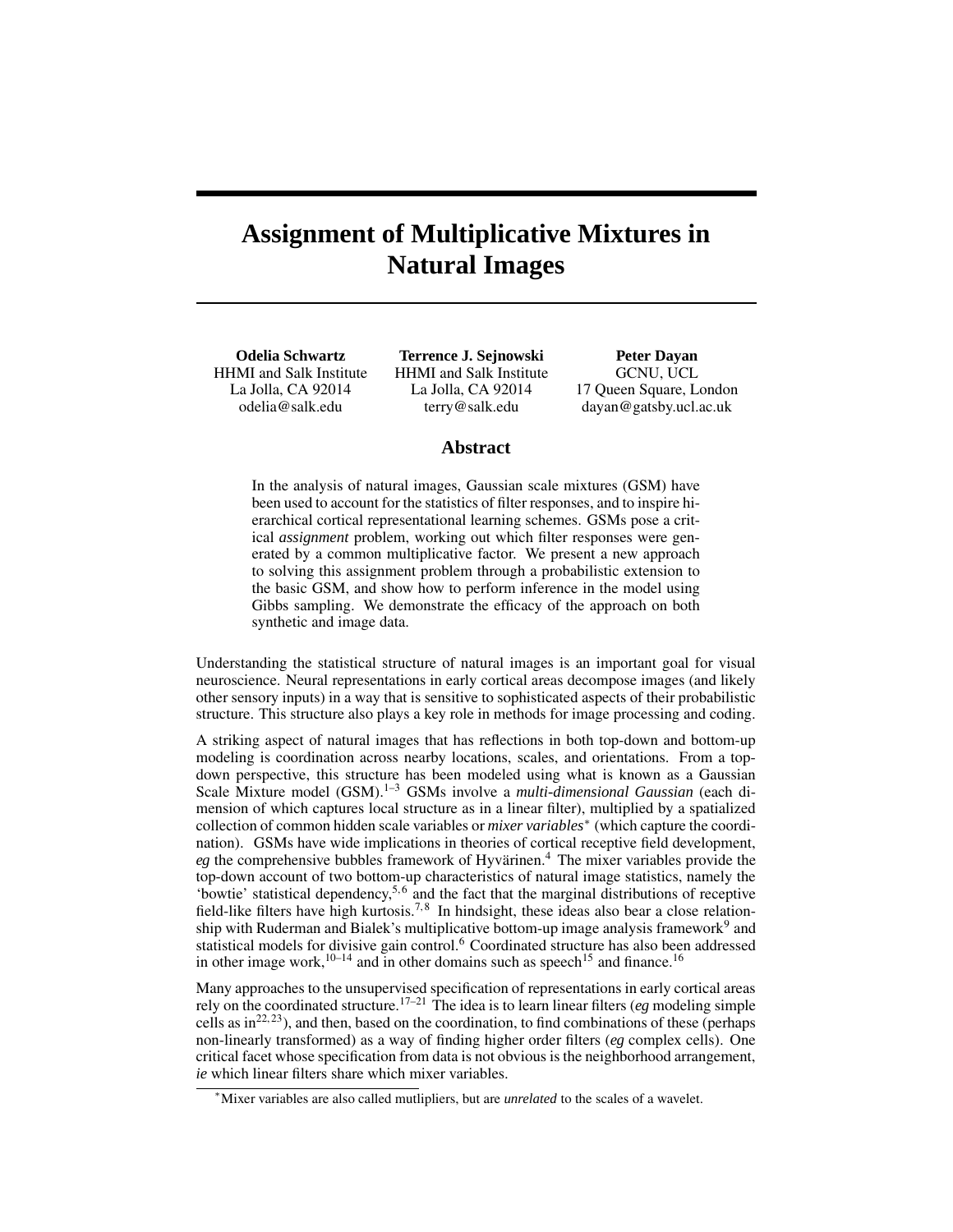Here, we suggest a method for finding the neighborhood based on Bayesian inference of the GSM random variables. In section 1, we consider estimating these components based on information from different-sized neighborhoods and show the modes of failure when inference is too local or too global. Based on these observations, in section 2 we propose an extension to the GSM generative model, in which the mixer variables can overlap probabilistically. We solve the neighborhood assignment problem using Gibbs sampling, and demonstrate the technique on synthetic data. In section 3, we apply the technique to image data.

# **1 GSM inference of Gaussian and mixer variables**

In a simple, *n*-dimensional, version of a GSM, filter responses 1 are synthesized  $\dagger$  by multiplying an *n*-dimensional Gaussian with values  $g = \{g_1 \dots g_n\}$ , by a common mixer variable v.

$$
l = vg \tag{1}
$$

We assume g are uncorrelated ( $\sigma^2$  along diagonal of the covariance matrix). For the analytical calculations, we assume that  $v$  has a Rayleigh distribution:

 $p[v] \propto [v \exp -v^2/2]^a$  where  $0 < a \le 1$  parameterizes the strength of the prior (2)

For ease, we develop the theory for  $a = 1$ . As is well known,<sup>2</sup> and repeated in figure 1(B), the marginal distribution of the resulting GSM is sparse and highly kurtotic. The joint conditional distribution of two elements  $l_1$  and  $l_2$ , follows a bowtie shape, with the width of the distribution of one dimension increasing for larger values (both positive and negative) of the other dimension.

The inverse problem is to estimate the  $n+1$  variables  $g_1 \ldots g_n$ , v from the n filter responses  $l_1 \ldots l_n$ . It is formally ill-posed, though regularized through the prior distributions. Four posterior distributions are particularly relevant, and can be derived analytically from the model:

| rv             | distribution                                                                                                                                                                                                                 | posterior mean                                                                                                                                          |
|----------------|------------------------------------------------------------------------------------------------------------------------------------------------------------------------------------------------------------------------------|---------------------------------------------------------------------------------------------------------------------------------------------------------|
| $p[v l_1]$     | $l_1$<br>exp<br>$2v^2\sigma^2$<br>$\overline{2}$<br>$\frac{ l_1 }{\sigma}$<br>$\mathcal B$<br>$rac{1}{2}$ ,                                                                                                                  | ß<br>$l_1$<br>$\sigma$<br>$\sigma$<br>B<br>$\frac{1}{2}$<br>$\sigma$                                                                                    |
| p[v 1]         | $\sqrt{\frac{1}{2}(n-2)}$<br>$\frac{l}{\sigma}$<br>$(n-1)$<br>ex <sub>k</sub><br>$2v^2\sigma^2$<br>$\overline{2}$<br>$\mathcal{B}$<br>$\frac{n}{2}, \frac{l}{\sigma}$                                                        | $\frac{n}{2}, \frac{l}{\sigma}$<br>$\sigma$<br>$\mathcal{B}$<br>$\frac{n}{2}$ ,<br>$\sigma$                                                             |
| $p[ g_1  l_1]$ | $l_1^2$<br>$-\frac{g_1^2}{2\sigma^2}$<br>$\sigma$   $l_1$  <br>$\frac{1}{g_1^2}$<br>exp<br>$2g_1^2$<br>$\frac{ l_1 }{\sigma}$<br>$\mathcal{B}$<br>$\frac{1}{2}$ ,                                                            | $\mathcal{B}$<br>U.<br>$\sigma$<br>$ l_1 $<br>$\sigma$<br>B<br>$\frac{1}{2}$<br>$\sigma$                                                                |
| $p[ g_1    1]$ | $\sqrt{\frac{1}{2}(2-n)}$<br>$ l_1 $<br>$\sigma$ $l_1$<br>$l_1^2$<br>$\frac{g_1^2}{2\sigma^2}\frac{l^2}{l_1^2}$<br>$(n-3)$<br>exp<br>$g_{\hat{1}}$<br>$2g_1^2$<br>$\mathcal B$<br>$rac{n}{2}$ –<br>$1, \frac{\iota}{\sigma}$ | $\mathcal{B}^{\prime}$<br>$\frac{n}{2}$<br>$\frac{1}{2}, \frac{\iota}{\sigma}$<br>$\iota_1$<br>$\sigma_1$<br>$\sigma$<br>$\mathcal{B}$<br>$\frac{n}{2}$ |

where  $\mathcal{B}(n, x)$  is the modified Bessel function of the second kind (see also<sup>24</sup>),  $l = \sqrt{\sum_i l_i^2}$ and  $g_i$  is forced to have the same sign as  $l_i$ , since the mixer variables are always positive. Note that  $p[v|l_1]$  and  $p[g_1|l_1]$  (rows 1,3) are local estimates, while  $p[v]$  and  $p[g]$  (rows 2,4) are estimates according to filter outputs  $\{l_1 \ldots l_n\}$ . The posterior  $p[v|1]$  has also been estimated numerically in noise removal for other mixer priors, by Portilla *et al*<sup>25</sup>

The full GSM specifies a hierarchy of mixer variables. Wainwright<sup>2</sup> considered a prespecified tree-based hierarhical arrangement. In practice, for natural sensory data, given a heterogeneous collection of  $l_i$ , it is advantageous to learn the hierachical arrangement from examples. In an approach related to that of the GSM, Karklin and Lewicki<sup>19</sup> suggested

<sup>&</sup>lt;sup>†</sup>We describe the l as being filter responses even in the synthetic case, to facilitate comparison with images.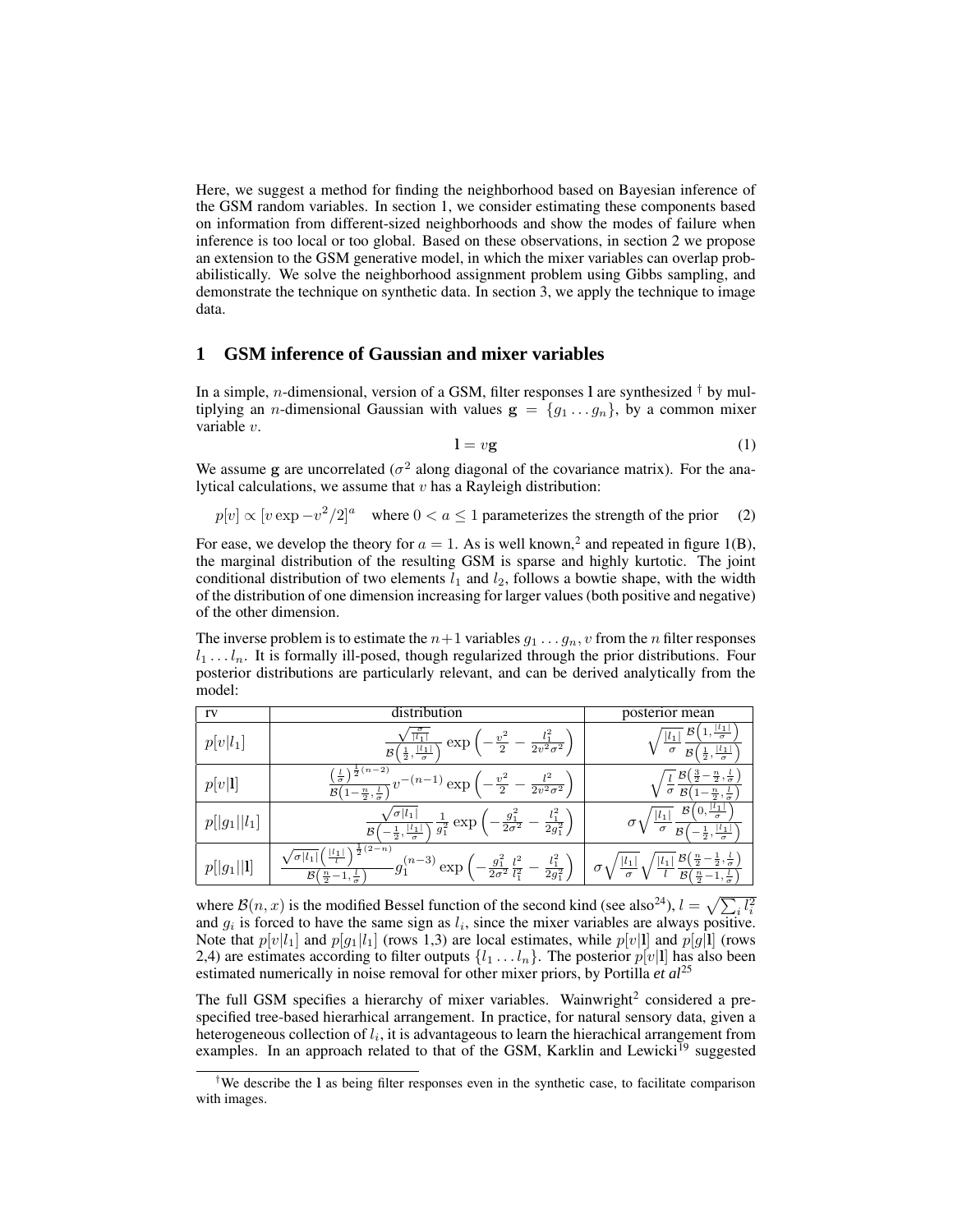

**Figure 1:** A Generative model: each filter response is generated by multiplying its Gaussian variable by either mixer variable  $v_{\alpha}$ , or mixer variable  $v_{\beta}$ . **B** Marginal and joint conditional statistics (bowties) of sample synthetic filter responses. For the joint conditional statistics, intensity is proportional to the bin counts, except that each column is independently re-scaled to fill the range of intensities. **C-E** Left: actual distributions of mixer and Gaussian variables; other columns: estimates based on different numbers of filter responses. **C** Distribution of estimate of the mixer variable  $v_{\alpha}$ . Note that mixer variable values are by definition positive. **D** Distribution of estimate of one of the Gaussian variables,  $g_1$ . **E** Joint conditional statistics of the estimates of Gaussian variables  $g_1$  and  $g_2$ .

generating log mixer values for all the filters and learning the linear combinations of a smaller collection of underlying values. Here, we consider the problem in terms of multiple mixer variables, with the linear filters being clustered into groups that share a single mixer. This poses a critical assignment problem of working out which filter responses share which mixer variables. We first study this issue using synthetic data in which two groups of filter responses  $l_1 \ldots l_{20}$  and  $l_{21} \ldots l_{40}$  are generated by two mixer variables  $v_\alpha$  and  $v_\beta$  (figure 1). We attempt to infer the components of the GSM model from the synthetic data.

Figure 1C;D shows the empirical distributions of estimates of the conditional means of a mixer variable  $E(v_{\alpha})\{l\}$  and one of the Gaussian variables  $E(g_1|\{l\})$  based on different assumed assignments. For estimation based on too few filter responses, the estimates do not well match the actual distributions. For example, for a local estimate based on a single filter response, the Gaussian estimate peaks away from zero. For assignments including more filter responses, the estimates become good. However, inference is also compromised if the estimates for  $v_{\alpha}$  are too global, including filter responses actually generated from  $v_{\beta}$  (C and D, last column). In (E), we consider the joint conditional statistics of two components, each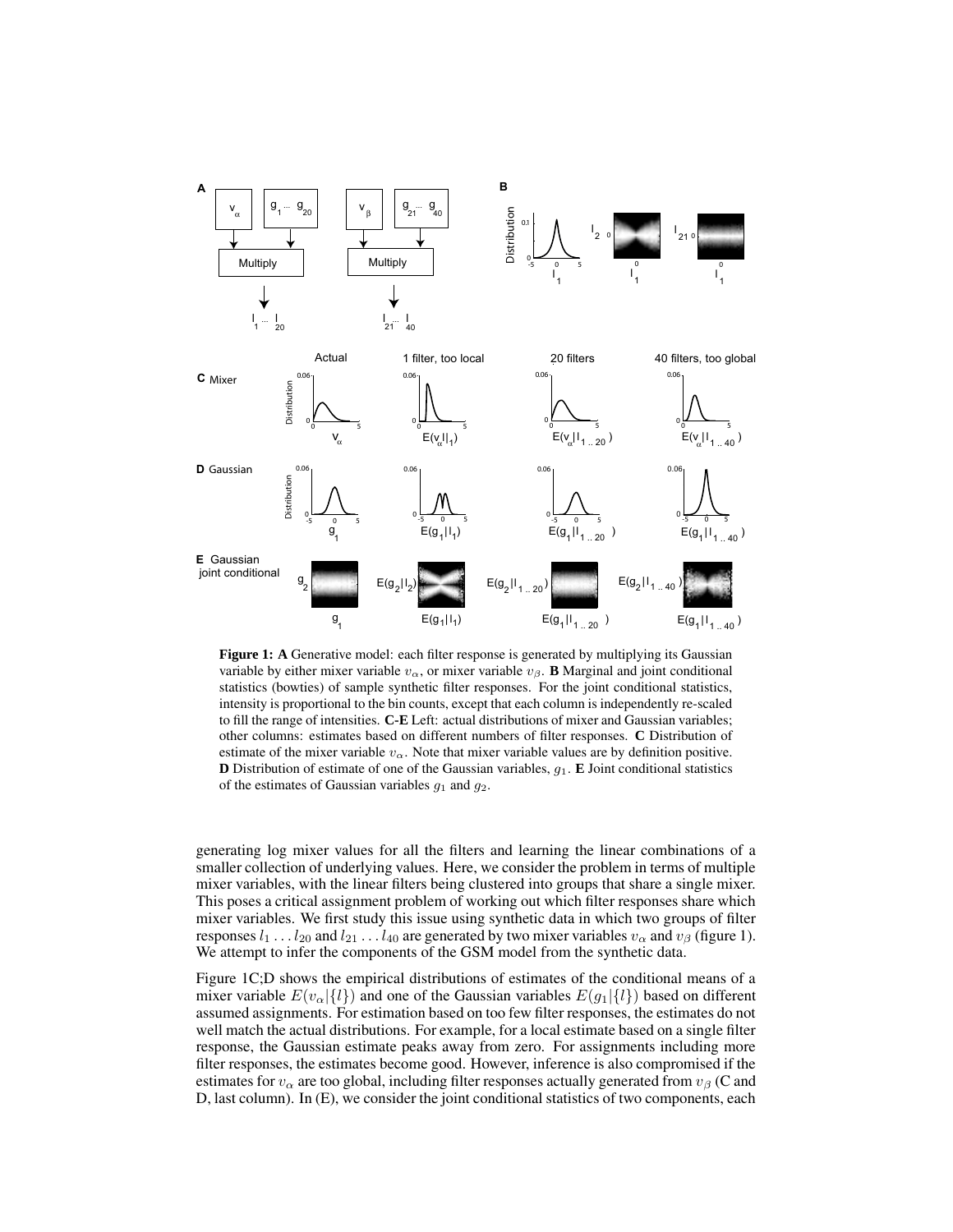

**Figure 2: A** Generative model in which each filter response is generated by multiplication of its Gaussian variable by a mixer variable. The mixer variable,  $v_{\alpha}$ ,  $v_{\beta}$ , or  $v_{\gamma}$ , is chosen probabilistically upon each filter response sample, from a Rayleigh distribution with  $a = 0.1$ . **B** Top: actual probability of filter associations with  $v_{\alpha}$ ,  $v_{\beta}$ , and  $v_{\gamma}$ ; Bottom: Gibbs estimates of probability of filter associations corresponding to  $v_{\alpha}$ ,  $v_{\beta}$ , and  $v_{\gamma}$ . **C** Statistics of generated filter responses, and of Gaussian and mixer estimates from Gibbs sampling.

estimating their respective  $g_1$  and  $g_2$ . Again, as the number of filter responses increases, the estimates improve, provided that they are taken from the right group of filter responses with the same mixer variable. Specifically, the mean estimates of  $g_1$  and  $g_2$  become more independent (E, third column). Note that for estimations based on a single filter response, the joint conditional distribution of the Gaussian appears correlated rather than independent (E, second column); for estimation based on too many filter responses (40 in this example), the joint conditional distribution of the Gaussian estimates shows a dependent (rather than independent) bowtie shape (E, last column). Mixer variable joint statistics also deviate from the actual when the estimations are too local or global (not shown).

We have observed qualitatively similar statistics for estimation based on coefficients in natural images. Neighborhood size has also been discussed in the context of the quality of noise removal, assuming a GSM model.<sup>26</sup>

# **2 Neighborhood inference: solving the assignment problem**

The plots in figure 1 suggest that it should be possible to infer the assignments, *ie* work out which filter responses share common mixers, by learning from the statistics of the resulting joint dependencies. Hard assignment problems (in which each filter response pays allegiance to just one mixer) are notoriously computationally brittle. Soft assignment problems (in which there is a probabilistic relationship between filter responses and mixers) are computationally better behaved. Further, real world stimuli are likely better captured by the possibility that filter responses are coordinated in somewhat different collections in different images.

We consider a richer, mixture GSM as a generative model (Figure 2). To model the generation of filter responses  $l_i$  for a single image patch, we multiply each Gaussian variable  $g_i$  by a single mixer variable from the set  $v_1 \ldots v_m$ . We assume that  $g_i$  has *association* probabil-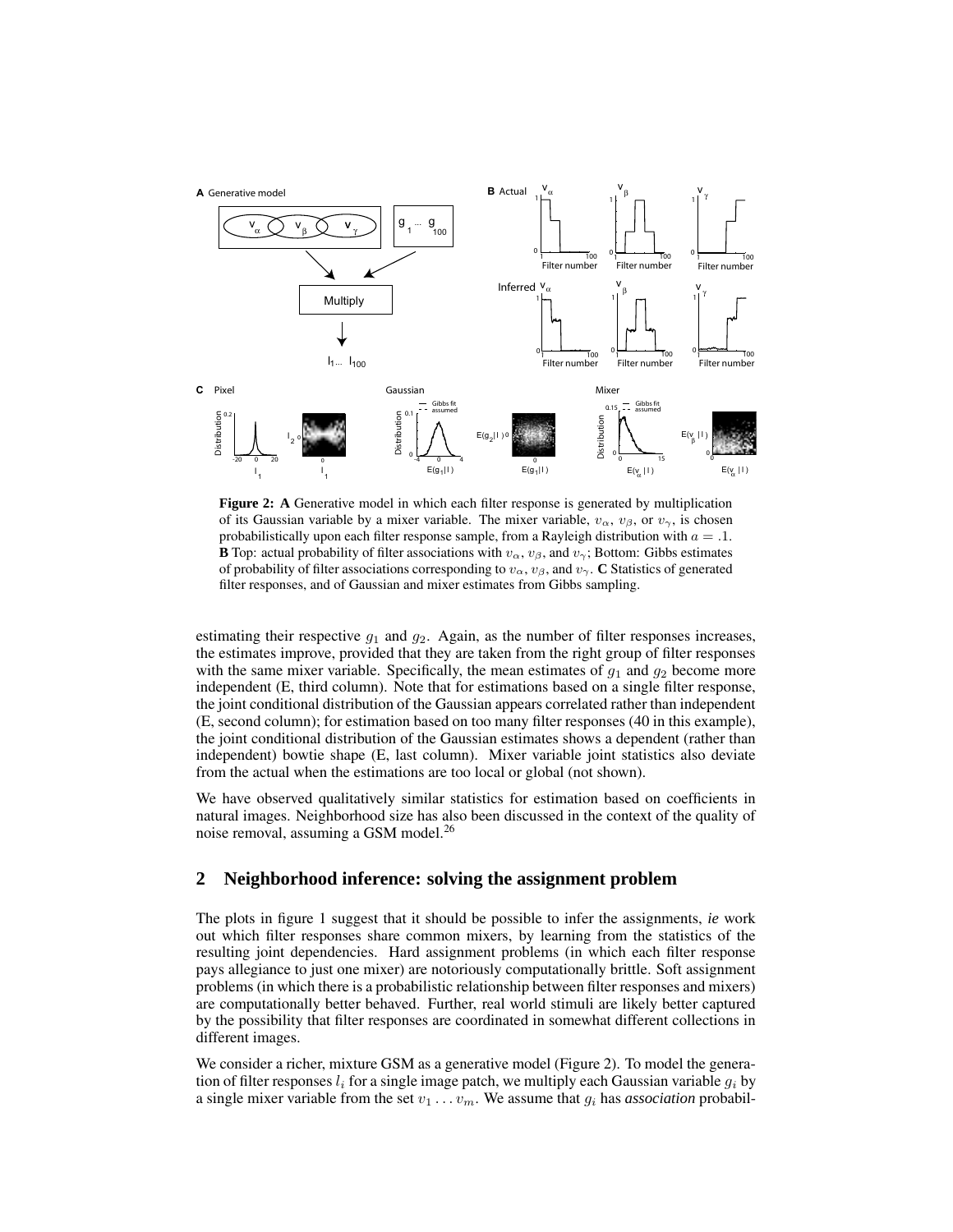ity  $p_{ij}$  (satisfying  $\sum_j p_{ij} = 1, \forall i$ ) of being assigned to mixer variable  $v_j$ . The assignments are assumed to be made independently for each patch. We use  $s_i \in \{1, 2, \ldots m\}$  for the assignments:

$$
l_i = g_i v_{s_i} \tag{3}
$$

Inference and learning in this model proceeds in two stages, according to the expectation maximization algorithm. First, given a filter response  $l_i$ , we use Gibbs sampling for the E phase to find possible appropriate (posterior) assignments. Williams et al.<sup>27</sup> suggested using Gibbs sampling to solve a similar assignment problem in the context of dynamic tree models. Second, for the M phase, given the collection of assignments across multiple filter responses, we update the association probabilities  $p_{ij}$ . Given sample mixer assignments, we can estimate the Gaussian and mixer components of the GSM using the table of section 1, but restricting the filter response samples just to those associated with each mixer variable.

We tested the ability of this inference method to find the associations in the probabilistic mixer variable synthetic example shown in figure 2, (A,B). The true generative model specifies probabilistic overlap of 3 mixer variables. We generated 5000 samples for each filter according to the generative model. We ran the Gibbs sampling procedure, setting the number of possible neighborhoods to 5 (e.g., > 3); after 500 iterations the weights converged near to the proper probabilities. In (B, top), we plot the actual probability distributions for the filter associations with each of the mixer variables. In (B, bottom), we show the estimated associations: the three non-zero estimates closely match the actual distributions; the other two estimates are zero (not shown). The procedure consistently finds correct associations even in larger examples of data generated with up to 10 mixer variables. In (C) we show an example of the actual and estimated distributions of the mixer and Gaussian components of the GSM. Note that the joint conditional statistics of both mixer and Gaussian are independent, since the variables were generated as such in the synthetic example. The Gibbs procedure can be adjusted for data generated with different parameters a of equation 2, and for related mixers,<sup>2</sup> allowing for a range of image coefficient behaviors.

### **3 Image data**

Having validated the inference model using synthetic data, we turned to natural images. We derived linear filters from a multi-scale oriented steerable pyramid,<sup>28</sup> with 100 filters, at 2 preferred orientations, 25 non-overlapping spatial positions (with spatial subsampling of 8 pixels), and two phases (quadrature pairs), and a single spatial frequency peaked at  $1/6$ cycles/pixel. The image ensemble is 4 images from a standard image compression database (boats, goldhill, plant leaves, and mountain) and 4000 samples.

We ran our method with the same parameters as for synthetic data, with 7 possible neighborhoods and Rayleigh parameter  $a = 0.1$  (as in figure 2). Figure 3 depicts the association weights  $p_{ij}$  of the coefficients for each of the obtained mixer variables. In (A), we show a schematic (template) of the association representation that will follow in (B, C) for the actual data. Each mixer variable neighborhood is shown for coefficients of two phases and two orientations along a spatial grid (one grid for each phase). The neighborhood is illustrated via the probability of each coefficient to be generated from a given mixer variable. For the first two neighborhoods (B), we also show the image patches that yielded the maximum log likelihood of  $P(v|patch)$ . The first neighborhood (in B) prefers vertical patterns across most of its "receptive field", while the second has a more localized region of horizontal preference. This can also be seen by averaging the 200 image patches with the maximum log likelihood. Strikingly, all the mixer variables group together two phases of quadrature pair (B, C). Quadrature pairs have also been extracted from cortical data, and are the components of ideal complex cell models. Another tendency is to group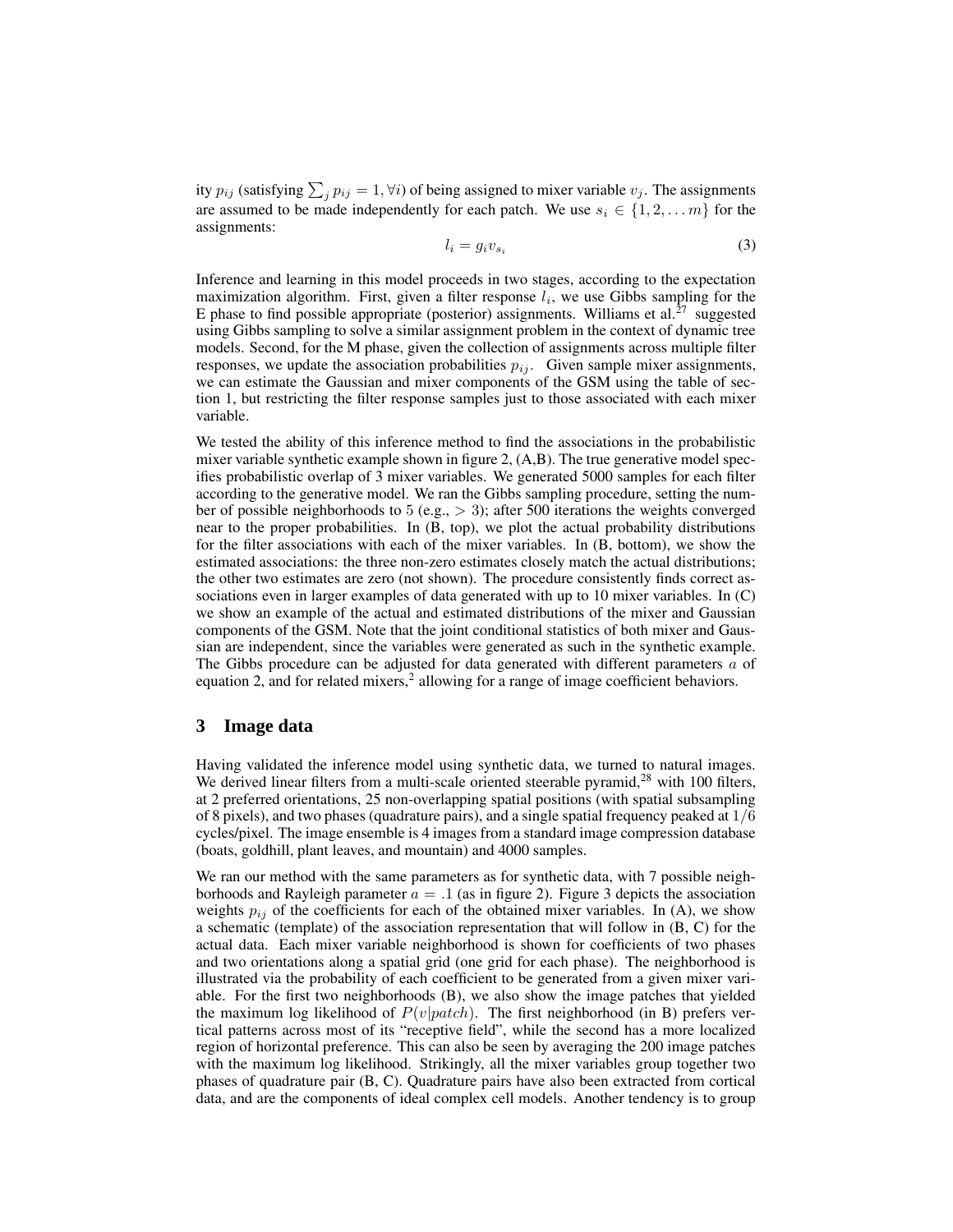

Figure 3: A Schematic of the mixer variable neighborhood representation. The probability that each coefficient is associated with the mixer variable ranges from 0 (black) to 1 (white). Left: Vertical and horizontal filters, at two orientations, and two phases. Each phase is plotted separately, on a 38 by 38 pixel spatial grid. Right: summary of representation, with filter shapes replaced by oriented lines. Filters are approximately 6 pixels in diameter, with the spacing between filters 8 pixels. **B** First two image ensemble neighborhoods obtained from Gibbs sampling. Also shown, are four  $38 \times 38$  pixel patches that had the maximum log likelihood of  $P(v|patch)$ , and the average of the first 200 maximal patches. **C** Other image ensemble neighborhoods. **D** Statistics of representative coefficients of two spatially displaced vertical filters, and of inferred Gaussian and mixer variables.

orientations across space. The phase and iso-orientation grouping bear some interesting similarity to other recent suggestions;<sup>17, 18</sup> as do the maximal patches.<sup>19</sup> Wavelet filters have the advantage that they can span a wider spatial extent than is possible with current ICA techniques, and the analysis of parameters such as phase grouping is more controlled. We are comparing the analysis with an ICA first-stage representation, which has other obvious advantages. We are also extending the analysis to correlated wavelet filters; $^{25}$  and to simulations with a larger number of neighborhoods.

From the obtained associations, we estimated the mixer and Gaussian variables according to our model. In (D) we show representative statistics of the coefficients and of the inferred variables. The learned distributions of Gaussian and mixer variables are quite close to our assumptions. The Gaussian estimates exhibit joint conditional statistics that are roughly independent, and the mixer variables are weakly dependent.

We have thus far demonstrated neighborhood inference for an image ensemble, but it is also interesting and perhaps more intuitive to consider inference for particular images or image classes. In figure 4 (A-B) we demonstrate example mixer variable neighborhoods derived from learning patches of a zebra image (Corel CD-ROM). As before, the neighborhoods are composed of quadrature pairs; however, the spatial configurations are richer and have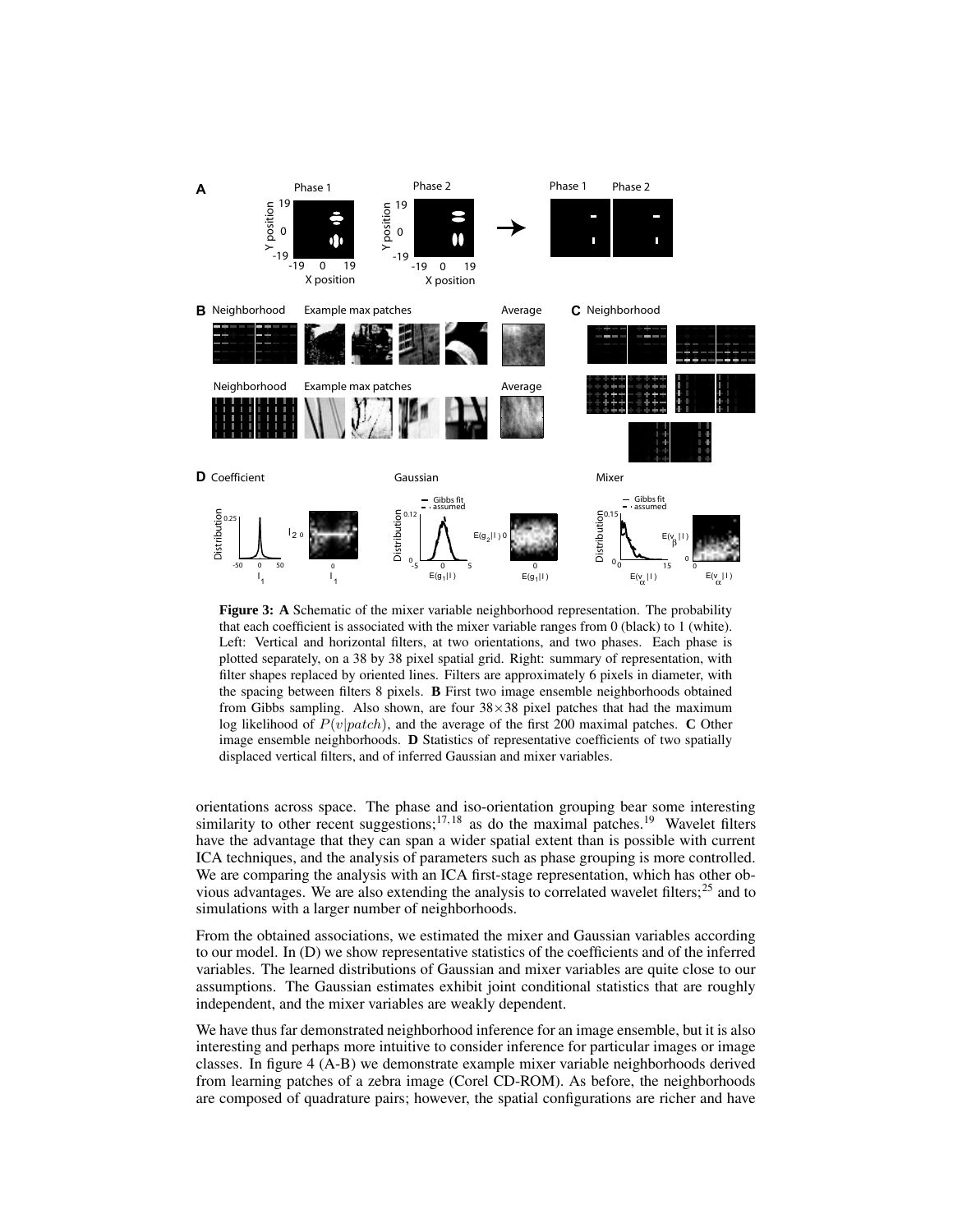

**Figure 4:** Example of Gibbs on Zebra image. Image is  $151 \times 151$  pixels, and each spatial neighborhood spans 38×38 pixels. **A, B** Example mixer variable neighborhoods. Left: example mixer variable neighborhood, and average of 200 patches that yielded the maximum likelihood of  $P(v|patch)$ . Right: Image and marked on top of it example patches that yielded the maximum likelihood of  $P(v|patch)$ .

not been previously reported with unsupervised hierarchical methods: for example, in (A), the mixture neighborhood captures a horizontal-bottom/vertical-top spatial configuration. This appears particularly relevant in segmenting regions of the front zebra, as shown by marking in the image the patches i that yielded the maximum log likelihood of  $P(v|patch)$ . In (B), the mixture neighborhood captures a horizontal configuration, more focused on the horizontal stripes of the front zebra. This example demonstrates the logic behind a probabilistic mixture: coefficients corresponding to the bottom horizontal stripes might be linked with top vertical stripes (A) or to more horizontal stripes (B).

#### **4 Discussion**

Work on the study of natural image statistics has recently evolved from issues about scalespace hierarchies, wavelets, and their ready induction through unsupervised learning models (loosely based on cortical development) towards the coordinated statistical structure of the wavelet components. This includes bottom-up (*eg* bowties, hierarchical representations such as complex cells) and top-down (*eg* GSM) viewpoints. The resulting new insights inform a wealth of models and ideas and form the essential backdrop for the work in this paper. They also link to impressive engineering results in image coding and processing.

A most critical aspect of an hierarchical representational model is the way that the structure of the hierarchy is induced. We addressed the hierarchy question using a novel extension to the GSM generative model in which mixer variables (at one level of the hierarchy) enjoy probabilistic assignments to filter responses (at a lower level). We showed how these assignments can be learned (using Gibbs sampling), and illustrated some of their attractive properties using both synthetic and a variety of image data. We grounded our method firmly in Bayesian inference of the posterior distributions over the two classes of random variables in a GSM (mixer and Gaussian), placing particular emphasis on the interplay between the generative model and the statistical properties of its components.

An obvious question raised by our work is the neural correlate of the two different posterior variables. The Gaussian variable has characteristics resembling those of the *output* of divisively normalized simple cells;<sup>6</sup> the mixer variable is more obviously related to the *output* of quadrature pair neurons (such as orientation energy or motion energy cells, which may also be divisively normalized). How these different information sources may subsequently be used is of great interest.